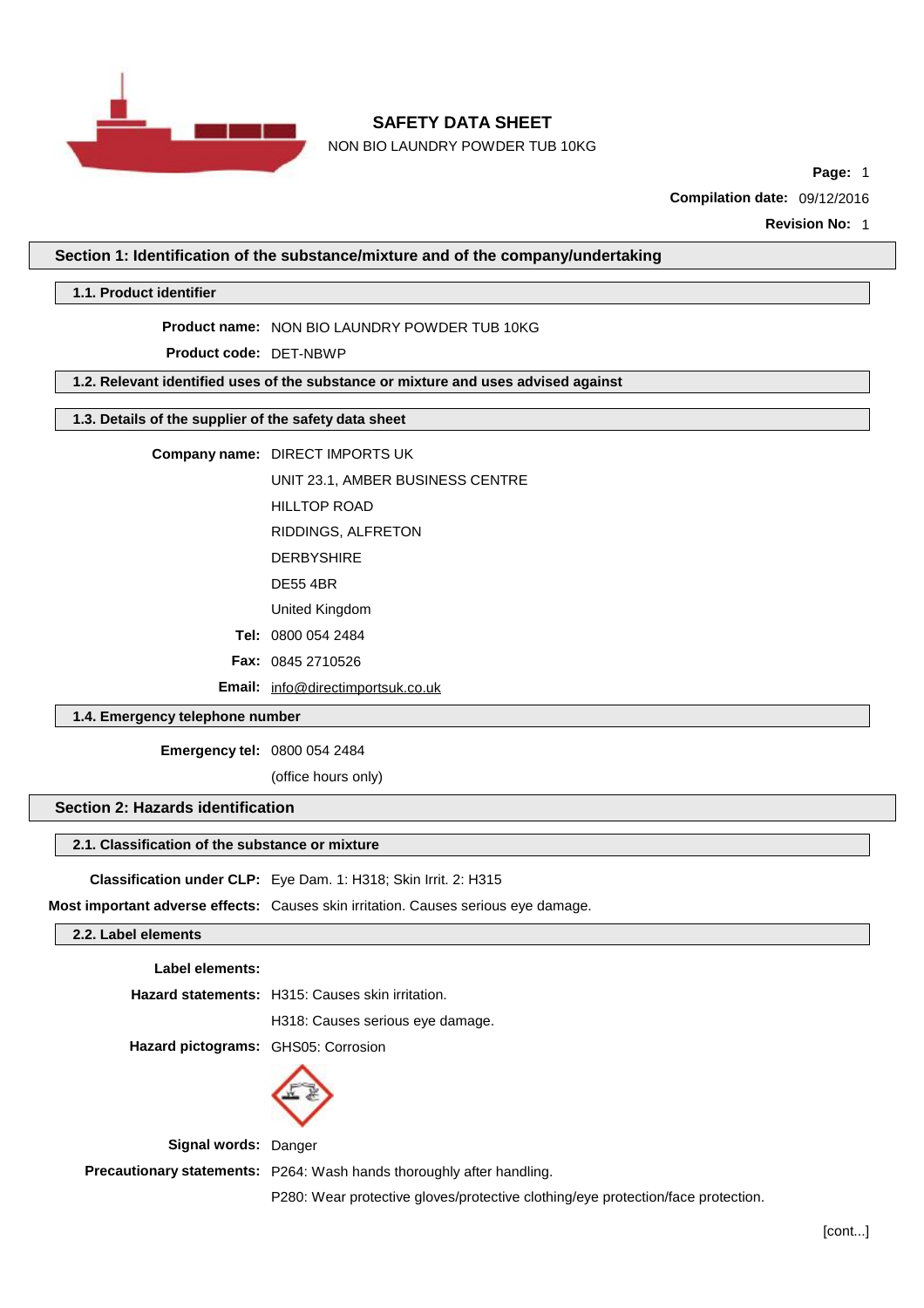## NON BIO LAUNDRY POWDER TUB 10KG

**Page:** 2

P302+352: IF ON SKIN: Wash with plenty of water/.

P305+351+338: IF IN EYES: Rinse cautiously with water for several minutes. Remove

contact lenses, if present and easy to do. Continue rinsing.

P310: Immediately call a.

P321: Specific treatment (see instructions on this label).

**2.3. Other hazards**

**PBT:** This product is not identified as a PBT/vPvB substance.

## **Section 3: Composition/information on ingredients**

**3.2. Mixtures**

## **Hazardous ingredients:**

SODIUM CARBONATE

| <b>EINECS</b> | CAS      | 'WEL<br>PBT | <b>CLP Classification</b> | Percent |
|---------------|----------|-------------|---------------------------|---------|
| 207-838-8     | 497-19-8 |             | Eye Irrit. 2: H319        | 10-30%  |

## SODIUM CARBONATE PEROXYHYDRATE

| 239-707-6             | 15630-89-4 | Ox. Sol. 2: H272; Acute Tox. 4: H302;<br>' Eye Dam. 1: H318 |       |
|-----------------------|------------|-------------------------------------------------------------|-------|
| DISODIUM METASILICATE |            |                                                             |       |
| 229-912-9             | 6834-92-0  | Skin Corr. 1B: H314; STOT SE 3: H335                        | 1-10% |

SODIUM DODECCYL BENZENE SULPHONATE

| 246-680-4 | 25155-30-0 | Acute Tox. 4: H302; Eye Dam. 1: H318; | 1-10% |  |
|-----------|------------|---------------------------------------|-------|--|
|           |            | Skin Irrit. 2: H315                   |       |  |

## **Section 4: First aid measures**

#### **4.1. Description of first aid measures**

**Skin contact:** Remove all contaminated clothes and footwear immediately unless stuck to skin. Wash immediately with plenty of soap and water. **Eye contact:** Bathe the eye with running water for 15 minutes. Transfer to hospital for specialist examination. **Ingestion:** Wash out mouth with water. Do not induce vomiting. If conscious, give half a litre of water to drink immediately. Consult a doctor. **Inhalation:** Remove casualty from exposure ensuring one's own safety whilst doing so. Consult a doctor.

## **4.2. Most important symptoms and effects, both acute and delayed**

**Skin contact:** There may be irritation and redness at the site of contact.

**Eye contact:** There may be pain and redness. The eyes may water profusely. There may be severe pain. The vision may become blurred. May cause permanent damage.

**Ingestion:** There may be soreness and redness of the mouth and throat. Nausea and stomach pain may occur. [cont...]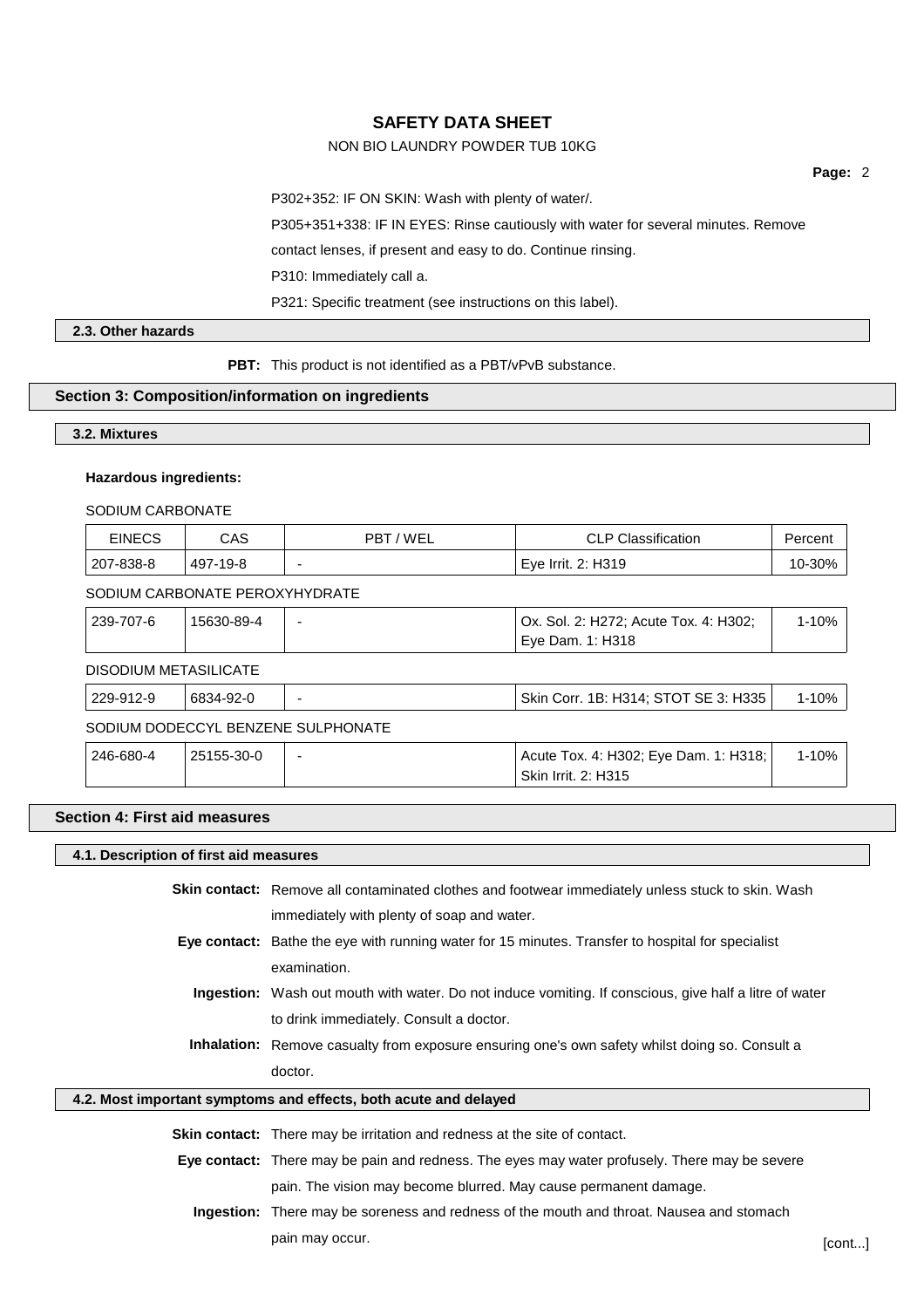## NON BIO LAUNDRY POWDER TUB 10KG

**Page:** 3

**Inhalation:** There may be irritation of the throat with a feeling of tightness in the chest.

**Delayed / immediate effects:** Immediate effects can be expected after short-term exposure.

## **4.3. Indication of any immediate medical attention and special treatment needed**

**Immediate / special treatment:** Eye bathing equipment should be available on the premises.

#### **Section 5: Fire-fighting measures**

#### **5.1. Extinguishing media**

**Extinguishing media:** Suitable extinguishing media for the surrounding fire should be used. Use water spray to cool containers.

## **5.2. Special hazards arising from the substance or mixture**

**Exposure hazards:** In combustion emits toxic fumes.

**5.3. Advice for fire-fighters**

**Advice for fire-fighters:** Wear self-contained breathing apparatus. Wear protective clothing to prevent contact with skin and eyes.

## **Section 6: Accidental release measures**

## **6.1. Personal precautions, protective equipment and emergency procedures**

**Personal precautions:** Mark out the contaminated area with signs and prevent access to unauthorised

personnel. Do not attempt to take action without suitable protective clothing - see section

8 of SDS. Do not create dust.

#### **6.2. Environmental precautions**

**Environmental precautions:** Do not discharge into drains or rivers.

## **6.3. Methods and material for containment and cleaning up**

**Clean-up procedures:** Transfer to a closable, labelled salvage container for disposal by an appropriate

method.

#### **6.4. Reference to other sections**

**Reference to other sections:** Refer to section 8 of SDS.

**Section 7: Handling and storage**

**7.1. Precautions for safe handling**

**Handling requirements:** Avoid direct contact with the substance. Ensure there is sufficient ventilation of the area.

Avoid the formation or spread of dust in the air.

## **7.2. Conditions for safe storage, including any incompatibilities**

**Storage conditions:** Store in a cool, well ventilated area. Keep container tightly closed.

**7.3. Specific end use(s)**

**Specific end use(s):** No data available.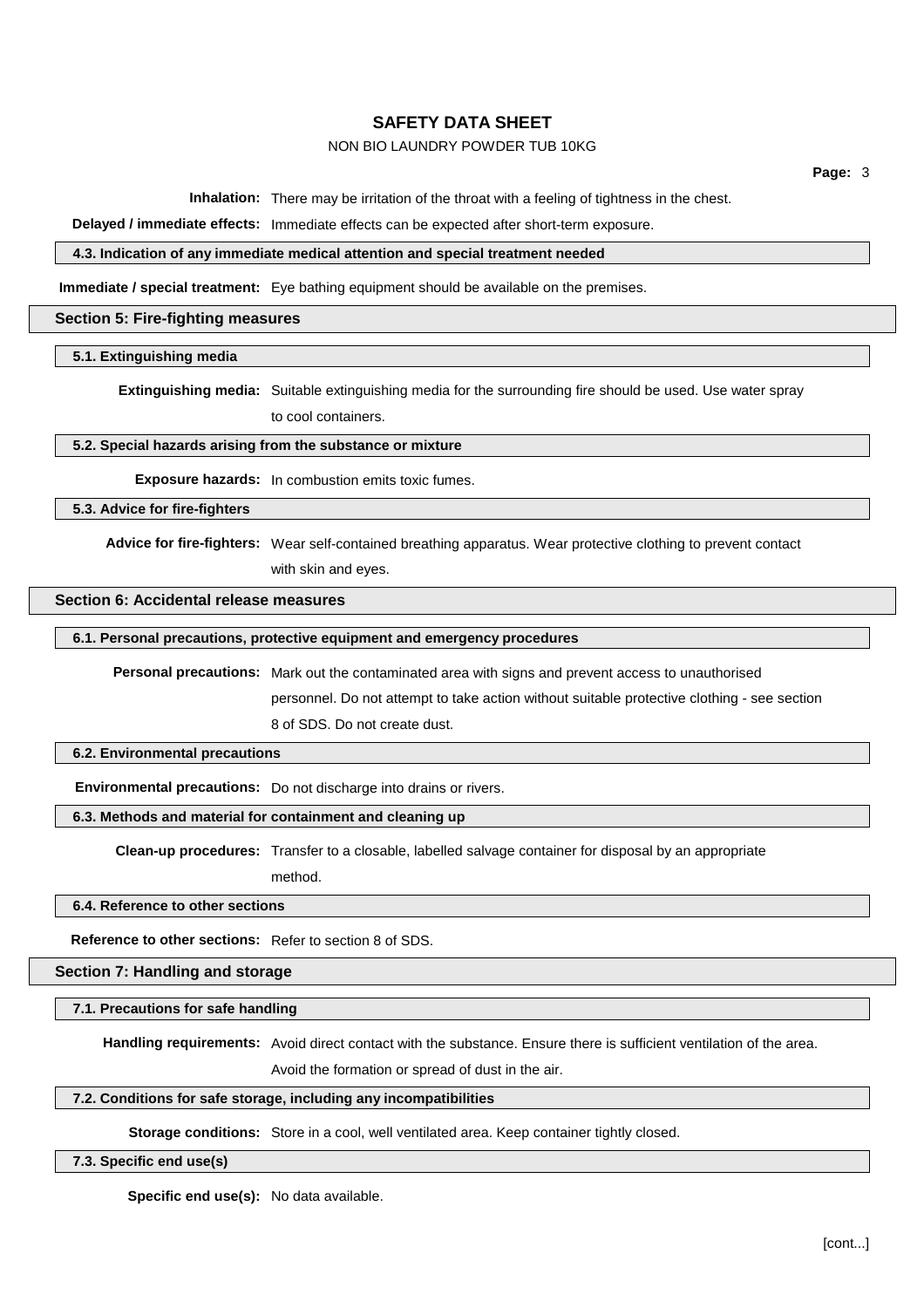## NON BIO LAUNDRY POWDER TUB 10KG

**Page:** 4

## **Section 8: Exposure controls/personal protection**

#### **8.1. Control parameters**

**Workplace exposure limits:** No data available.

### **DNEL/PNEC Values**

**DNEL / PNEC** No data available.

## **8.2. Exposure controls**

|                                            | Engineering measures: Ensure there is sufficient ventilation of the area.                                      |
|--------------------------------------------|----------------------------------------------------------------------------------------------------------------|
|                                            | Respiratory protection: Self-contained breathing apparatus must be available in case of emergency. Respiratory |
|                                            | protective device with particle filter.                                                                        |
| <b>Hand protection:</b> Protective gloves. |                                                                                                                |
|                                            | <b>Eye protection:</b> Tightly fitting safety goggles. Ensure eye bath is to hand.                             |
|                                            | <b>Skin protection:</b> Protective clothing.                                                                   |

## **Section 9: Physical and chemical properties**

#### **9.1. Information on basic physical and chemical properties**

|                                     | <b>State: Powder</b>                        |  |
|-------------------------------------|---------------------------------------------|--|
|                                     | <b>Colour:</b> White with coloured speckles |  |
|                                     | <b>Odour:</b> Pleasant                      |  |
| <b>Solubility in water: Soluble</b> |                                             |  |
| <b>Relative density: 1.1</b>        | $pH: 9.5-10$                                |  |

**9.2. Other information**

**Other information:** No data available.

## **Section 10: Stability and reactivity**

**10.1. Reactivity**

**Reactivity:** Stable under recommended transport or storage conditions.

**10.2. Chemical stability**

**Chemical stability:** Stable under normal conditions.

#### **10.3. Possibility of hazardous reactions**

**Hazardous reactions:** Hazardous reactions will not occur under normal transport or storage conditions.

Decomposition may occur on exposure to conditions or materials listed below.

**10.4. Conditions to avoid**

**Conditions to avoid:** Heat.

### **10.5. Incompatible materials**

**Materials to avoid:** Strong oxidising agents. Strong acids.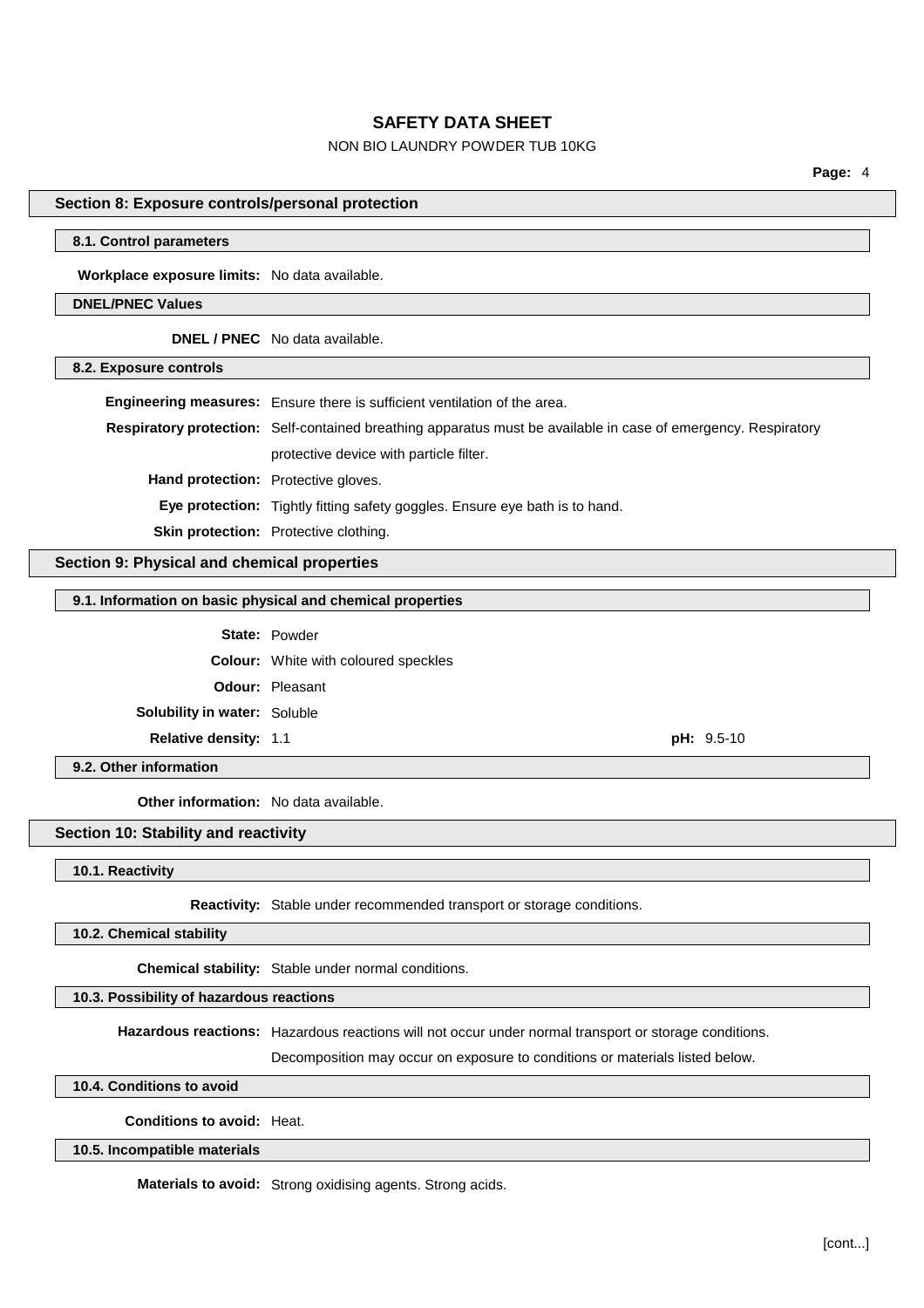## NON BIO LAUNDRY POWDER TUB 10KG

**Page:** 5

#### **10.6. Hazardous decomposition products**

**Haz. decomp. products:** In combustion emits toxic fumes.

## **Section 11: Toxicological information**

### **11.1. Information on toxicological effects**

#### **Hazardous ingredients:**

#### **SODIUM CARBONATE**

| <sup> </sup> ORL | <b>MUS</b> | LD50 | 6600 | mg/kg |
|------------------|------------|------|------|-------|
| ORL              | <b>RAT</b> | LD50 | 4090 | mg/kg |
| ∣ sc∪            | <b>MUS</b> | LD50 | 2210 | mg/kg |

### **DISODIUM METASILICATE**

| ORL | <b>MUS</b>          | LD50 | 770            | mg/kg |
|-----|---------------------|------|----------------|-------|
| ORL | $PA^+$<br>NA I<br>. | LD50 | 1153<br>1 I JJ | mg/kg |

## **Relevant hazards for product:**

| Hazard                        | Route | <b>Basis</b>          |
|-------------------------------|-------|-----------------------|
| ' Skin corrosion/irritation   | DRM   | Hazardous: calculated |
| Serious eye damage/irritation | OPT   | Hazardous: calculated |

#### **Symptoms / routes of exposure**

**Skin contact:** There may be irritation and redness at the site of contact.

**Eye contact:** There may be pain and redness. The eyes may water profusely. There may be severe

pain. The vision may become blurred. May cause permanent damage.

**Ingestion:** There may be soreness and redness of the mouth and throat. Nausea and stomach pain may occur.

**Inhalation:** There may be irritation of the throat with a feeling of tightness in the chest.

**Delayed / immediate effects:** Immediate effects can be expected after short-term exposure.

**Section 12: Ecological information**

**12.1. Toxicity**

**Ecotoxicity values:** No data available.

**12.2. Persistence and degradability**

## **Persistence and degradability:** Biodegradable.

#### **12.3. Bioaccumulative potential**

**Bioaccumulative potential:** No bioaccumulation potential.